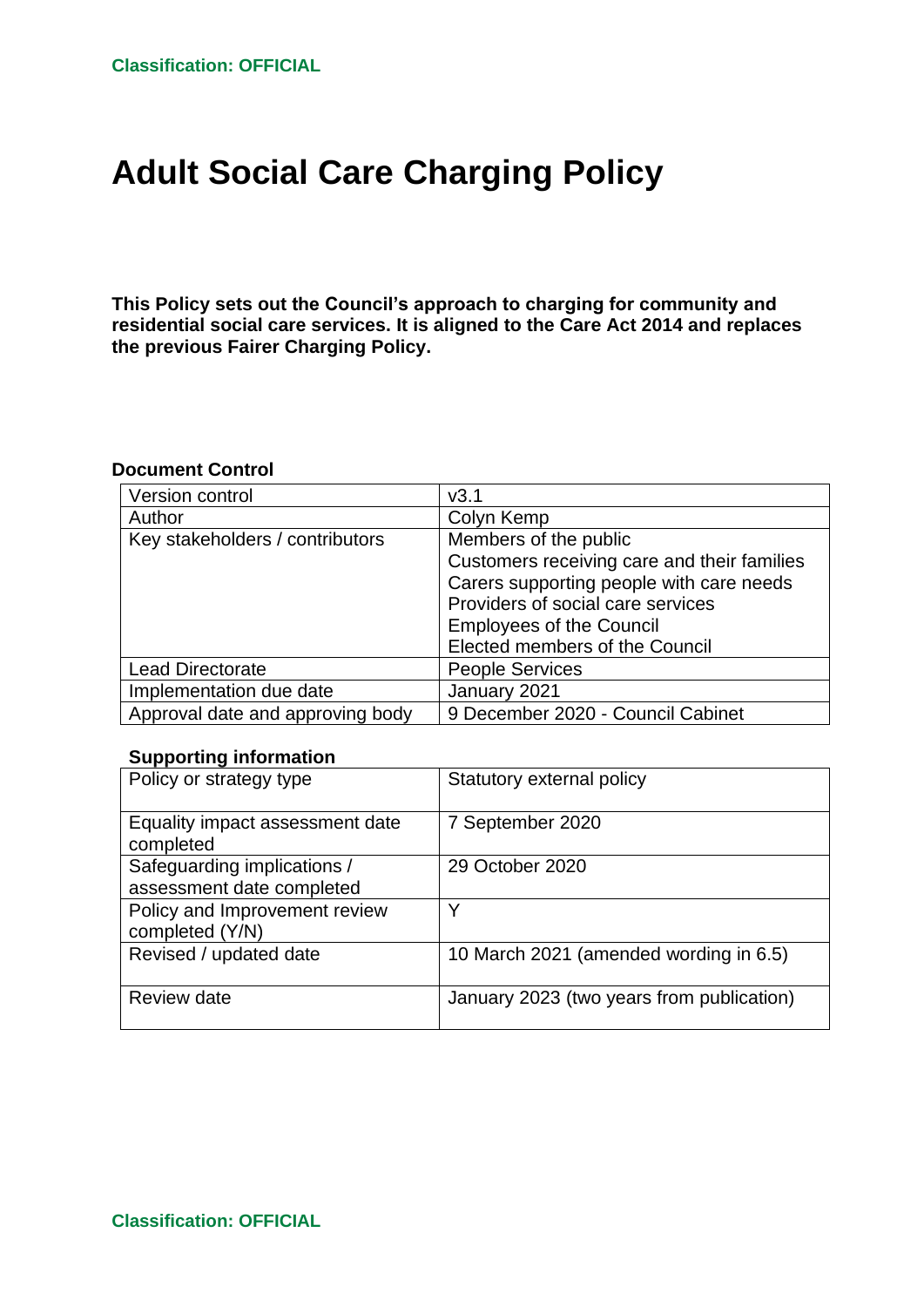# **Table of Contents**

| $2^{\circ}$    |  |
|----------------|--|
| 3 <sup>1</sup> |  |
|                |  |
| 5              |  |
| 6              |  |
|                |  |
| 8              |  |
|                |  |

### <span id="page-1-0"></span>**1 Introduction**

The Adult Social Care Charging Policy was last updated in July 2018 to incorporate two updates published in December 2016 and November 2017 clarifying some elements of the Policy originally published in 2016.

This biannual review of the Adult Social Care Charging Policy is published in accordance with section 9 of the Policy.

# <span id="page-1-1"></span>**2 Policy purpose and key objectives**

This Policy sets out the Council's approach to charging for community and residential social care services. It is aligned to the [Care Act 2014](https://www.legislation.gov.uk/ukpga/2014/23/contents/enacted) and replaces the previous Fairer Charging Policy. Derby City Council will subscribe to the Care Act Principles and will adopt a series of complementary principles to guide the process of charging for care and support services.

The objective of the Policy is to provide a framework for applying charges and fees under the Care Act 2014 and thereby ensure a fair and consistent application of charges and fees. This supports the Council Plan which includes the intention to raise income from services where we can make a direct contribution to the funding of other services. In this case, income raised from charges for adult social care services will be spent on providing more adult social care services in order to protect and support vulnerable adults and older people.

<span id="page-1-2"></span>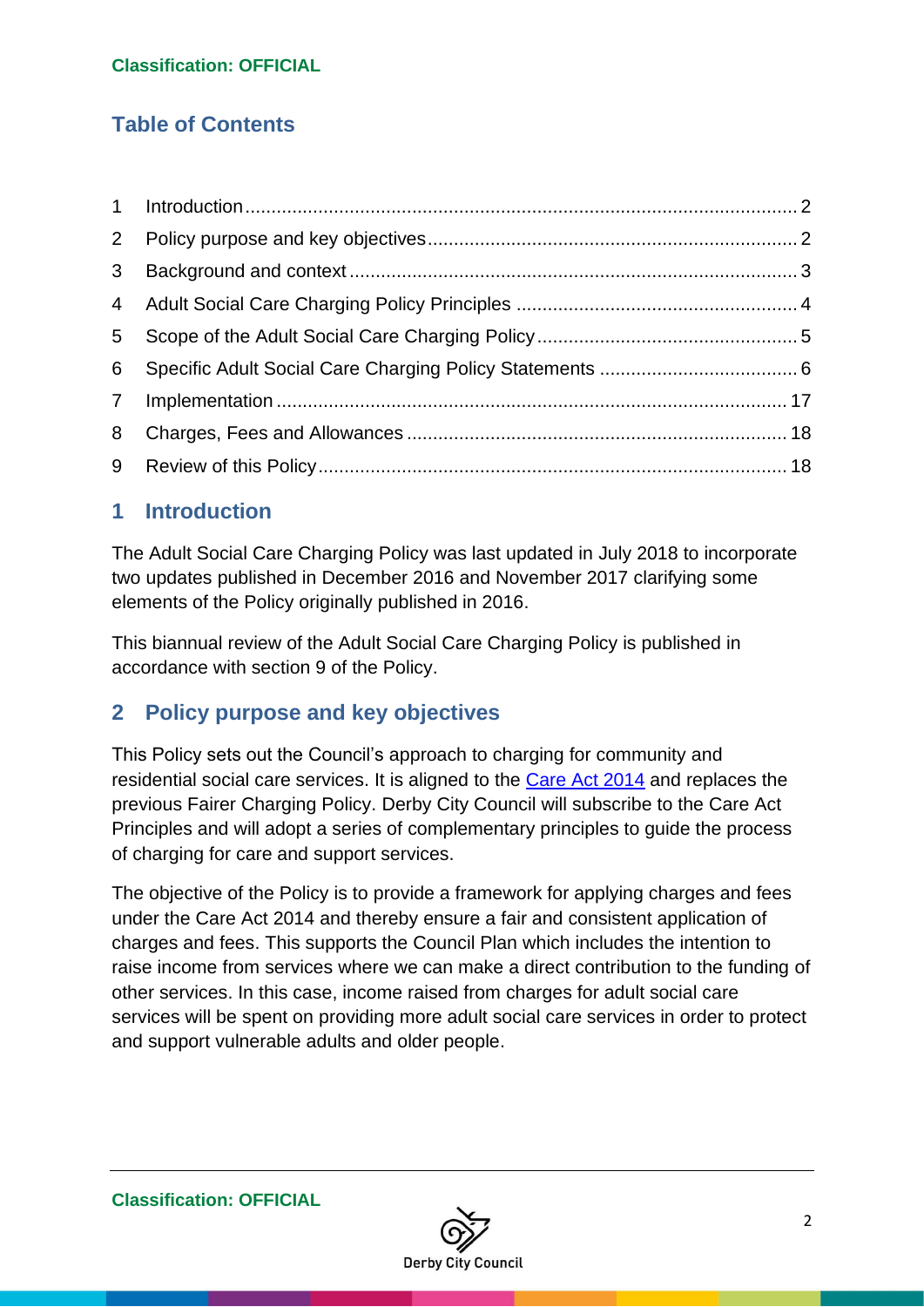## **3 Background and context**

Sections 14 and 17 of the Care Act 2014 and the supporting [Statutory Guidance](https://www.gov.uk/government/publications/care-act-statutory-guidance/care-and-support-statutory-guidance) provide a single legal framework for charging for adult social care and support. The Act states that local authorities have the discretion to choose whether or not to charge under section 14 of the Care Act following a person's or carer's needs assessment. A local authority may charge the adult except where it is required to arrange care and support free of charge. Where a local authority decides to charge, it must follow the Care and Support (Charging and Assessment of Resources) regulations and have regard to the guidance. A local authority may only charge up to the costs they incur when contracting for care.

After undertaking a public consultation, Derby City Council decided in September 2008 that it would charge for non-residential adult social care and support from January 2009.

Derby City Council has a duty to arrange care and support for those with eligible needs, and a power to meet non-eligible needs.

**The Principles of the Care Act 2014** are that Derby City Council's approach to charging for care and support needs should:

- ensure that people are not charged more than it is reasonably practicable for them to pay;
- be comprehensive, to reduce variation in the way people are assessed and charged;
- be clear and transparent, so people know what they will be charged;
- promote wellbeing, social inclusion, and support the vision of personalisation, independence, choice and control;
- support carers to look after their own health and wellbeing and to care effectively and safely;
- be person-focused, reflecting the variety of care and caring journeys and the variety of options available to meet their needs;
- apply the charging rules equally so those with similar needs or services are treated the same and minimise anomalies between different care settings;
- encourage and enable those who wish to stay in or take up employment, education or training or plan for the future costs of meeting their needs to do so; and
- <span id="page-2-0"></span>• be sustainable for local authorities in the long-term.

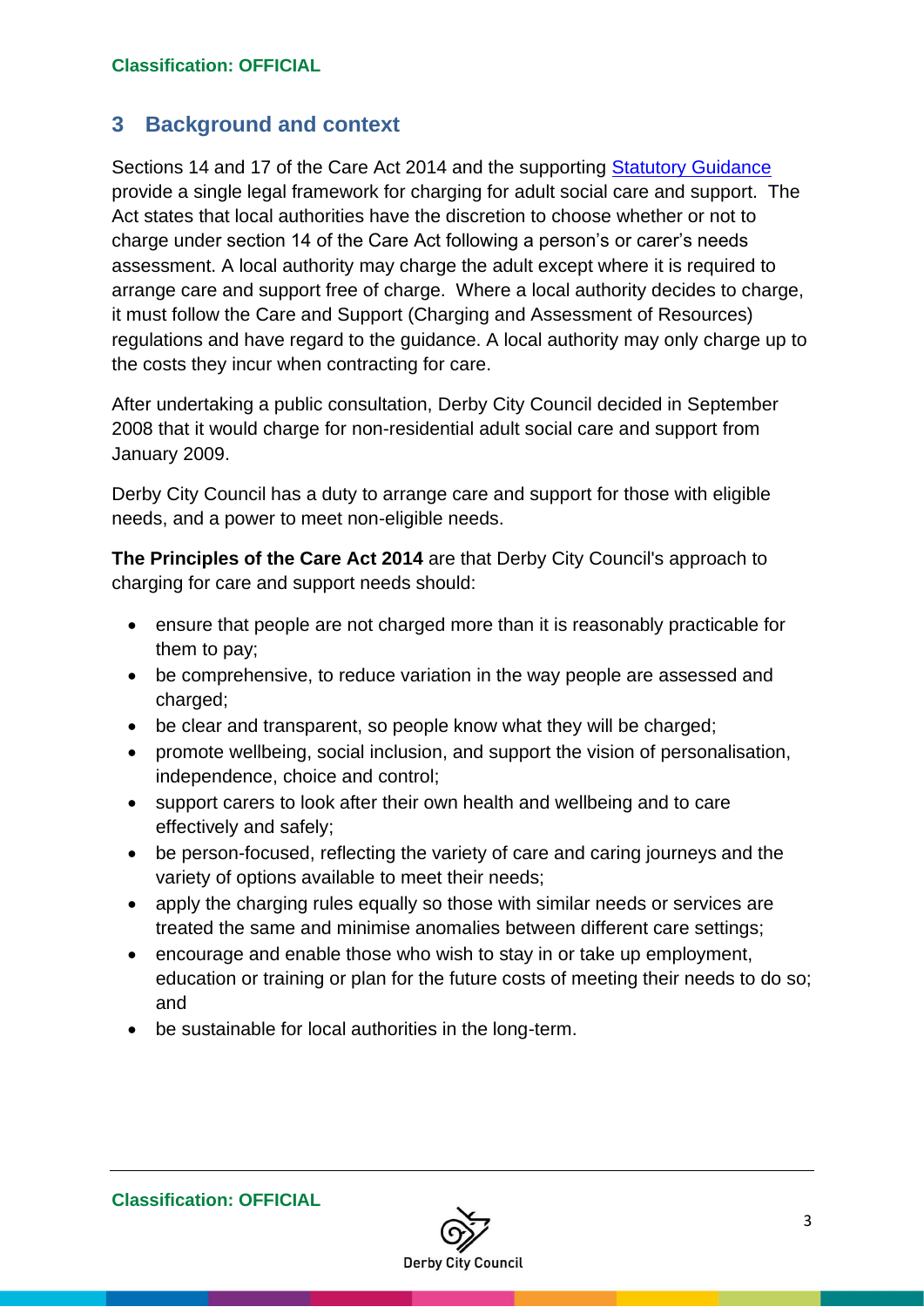# **4 Adult Social Care Charging Policy Principles**

The following Derby City Council principles will be applied alongside the Care Act 2014 principles:

**Principle 1** – Derby City Council will adopt a single Adult Social Care Charging Policy covering charges and fees for all adult social care services in both residential and non-residential settings.

**Principle 2** – In accordance with the Care Act 2014, certain types of service will be provided free of charge. These services are:

- information and advice
- Independent Advocacy services provided under the Care Act 2014
- needs assessment of all types
- financial assessment
- support planning
- intermediate care
- community equipment and minor adaptations costing less than £1000
- aftercare services/support provided under section 117 of the Mental Health Act 1983 (see also Policy Statement number 6.68)
- Any service or part of service which the NHS is under a duty to provide. This includes Continuing Healthcare and the NHS contribution to Registered Nursing Care
- services for anyone suffering from any form of Creutzfeldt-Jakob disease.

**Principle 3** - Derby City Council will charge up to the full cost of the service it provides and will not charge more than the cost it incurs. Fees and charges will be reviewed at least annually.

**Principle 4** – customers will only be asked to pay what they can afford towards their care costs.

**Principle 5** – Derby City Council will work out what individual customers can afford to pay towards their care costs by carrying out individual Financial Assessments, subject to the thresholds and limits set out by Government.

**Principle 6** – Customers will be liable for charges from the start of the service.

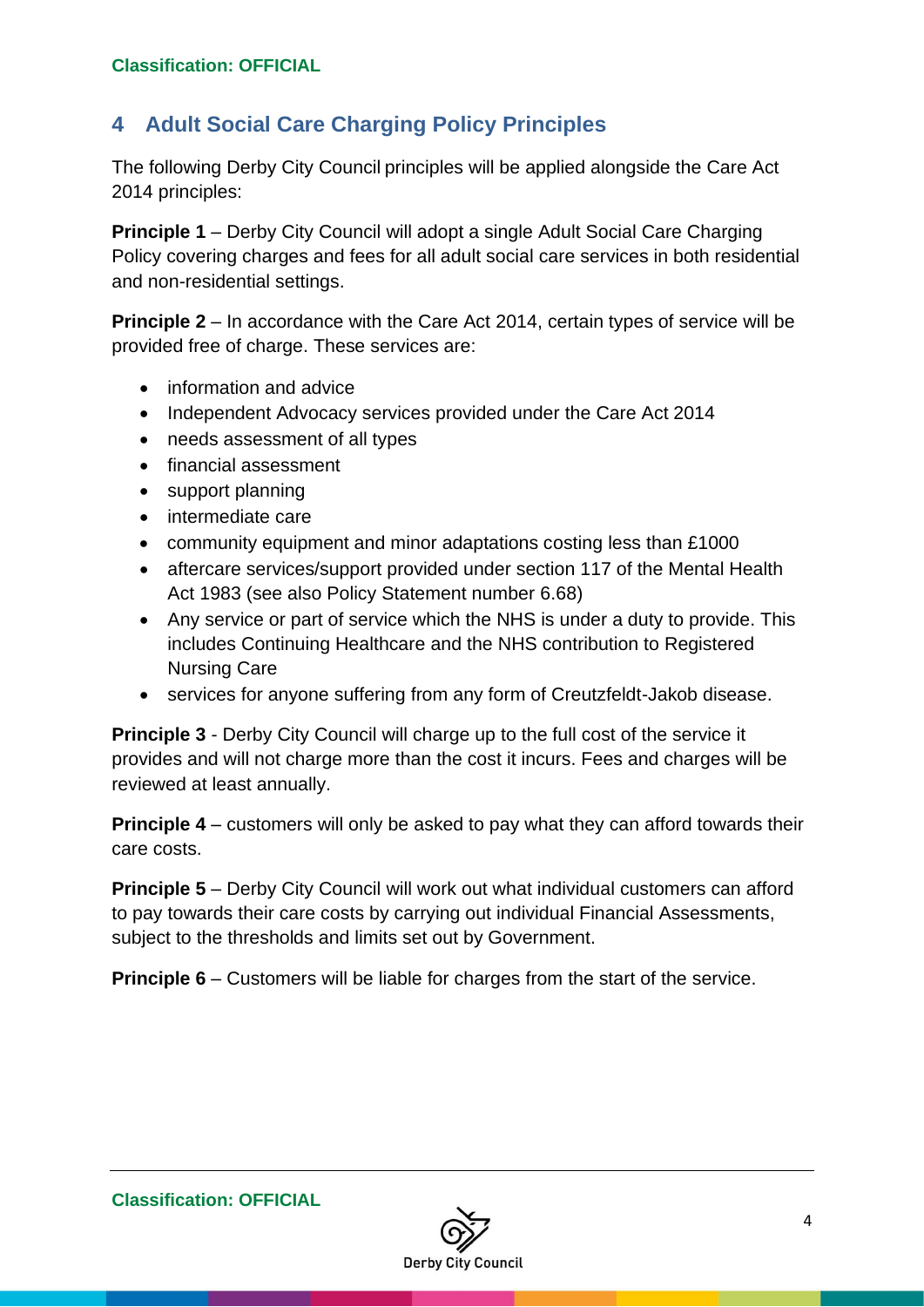**Principle 7** – Customers will only pay for the services they receive or for services that Derby City Council has been unable to cancel either because the service is to be resumed such as in a care home, or because the customer failed to provide the required notice. Where the service provided has been commissioned on an outcome-focused basis, the customer will be charged their agreed contribution for each period irrespective of the actual services received during that period.

**Principle 8** - Derby City Council will ensure that sufficient information and advice is available so that that the customer or their representative are able to understand any contributions they are asked to make. Customers will be encouraged to seek independent financial advice, especially before entering into any long-term agreements.

**Principle 9** – Derby City Council will not suspend means-tested services being provided as part of an agreed Support Plan when a customer refuses to pay their assessed charge and/or administration fee.

**Principle 10** – Derby City Council reserves the right to pursue debt through the courts.

# <span id="page-4-0"></span>**5 Scope of the Adult Social Care Charging Policy**

Charges will be made in respect of the following support:

- All Personal Budgets will be subject to a Financial Assessment regardless of how the Personal Budgets are used or whether the budget is taken as a Direct Payment, an Individual Service Fund or Derby City Council commissions the care on behalf of the customer.
- Home Care (this includes help with personal care, practical tasks, shopping, bathing, night care and night sitting).
- Personal care provided in extra care settings.
- Day Care, whether in a day centre or other day activities
- Transport to and from a day care centre or other activity
- All meals
- Supported living arrangements, including the Shared Lives service
- Jointly funded services contributions will be sought for the element of funding provided by Derby City Council only, this is regardless of whether the further funding is provided by the NHS, voluntary or charitable sector or some other body
- Lifelines and other Telecare equipment and services
- Community equipment and minor adaptations costing more than £1000
- Residential Respite Care
- Residential Care

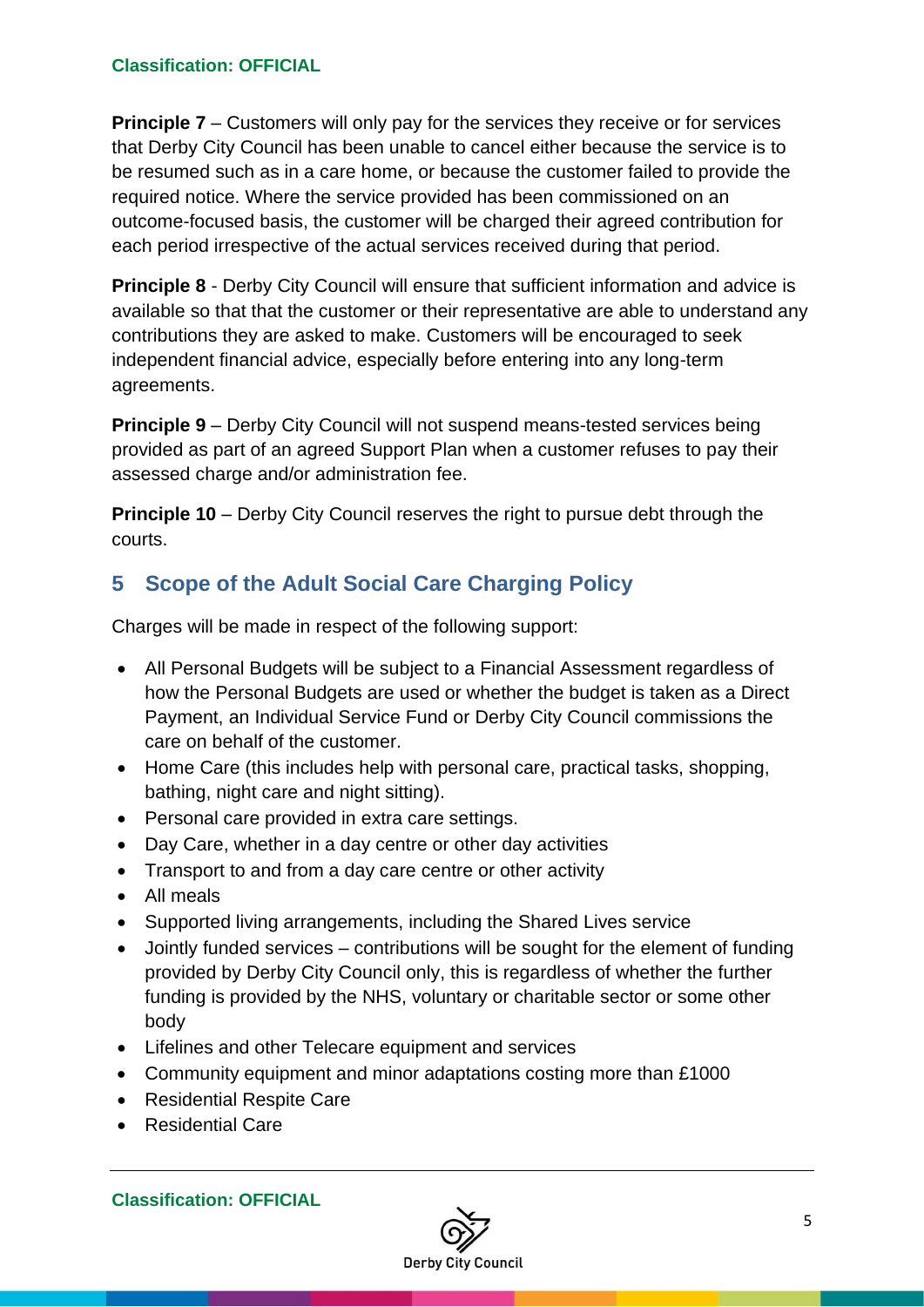• Nursing Care

#### **Exclusions:**

• Adaptations to property - the Financial Assessment for adaptations is determined by the Local Government and Housing Act 1989, Department of the Environment Circular 12/90 (Housing Renovations Grants)

# <span id="page-5-0"></span>**6 Specific Adult Social Care Charging Policy Statements**

### **Mental Capacity**

6.1 Derby City Council will take into consideration the mental capacity of the customer, as well as any illness or condition they may have, when communicating with them, when carrying out a Financial Assessment and when collecting any debts. In line with the Care Act 2014, and the principles set out in the Mental Capacity Act 2005, Derby City Council will assume that customers have mental capacity and can make decisions for themselves unless it is established otherwise, in which case appropriate support will be identified.

### **Financial Assessments**

- 6.2 Derby City Council has no power to assess couples or civil partners according to their joint resources. Each person must therefore be treated individually. 50% of any joint assets will be taken into account unless there is evidence of a different split in ownership.
- 6.3 Derby City Council will apply the nationally set limits and thresholds for Financial Assessment.

For the financial year 2020/21, the capital limits set by central government are:

(a) upper capital limit: £23,250 (b) lower capital limit: £14,250

6.4 Derby City Council has discretion to set higher capital limits for people receiving care other than in a care home. This Policy does not specify any higher limits, so the national limits apply. The national limits are reviewed annually and the most recently set national limits will be used in each subsequent financial year.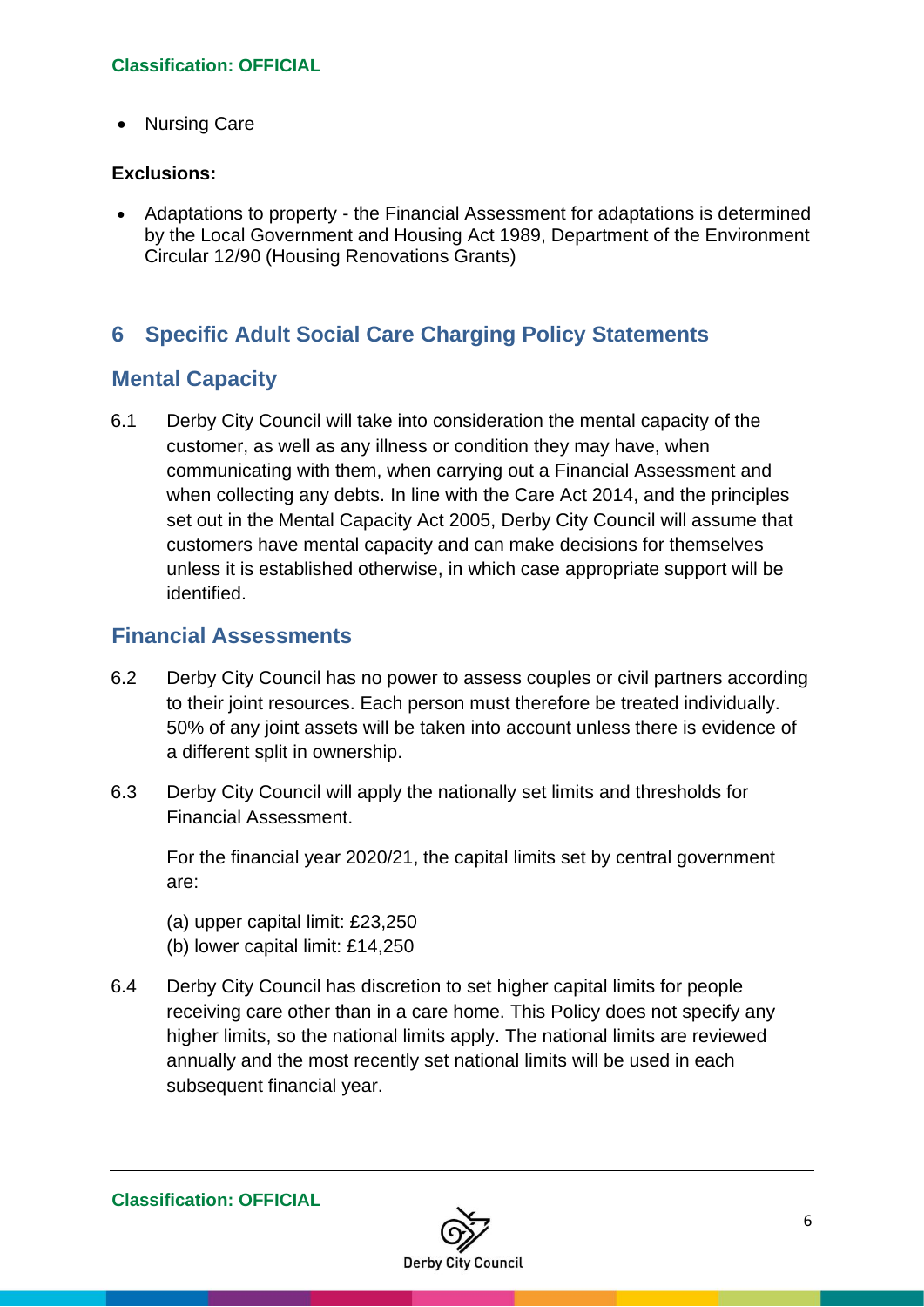- 6.5 Derby City Council will apply the nationally set limits and thresholds for personal expenses allowance (PEA) and minimum income guarantee (MIG). Derby City Council will disregard payment of the enhanced rate of Personal Independence Payment (PIP) and take any eligible Disability-Related Expenditure incurred by the customer into account when carrying out a Financial Assessment for community-based care.
- 6.6 The treatment of capital is broadly the same for all care settings. Derby City Council will apply a tariff income to the capital assets held by a customer as detailed under the national guidelines.
- 6.7 Derby City Council will take all capital assets into account except those specifically disregarded under the regulations. Capital acquired through an Equity Release scheme based on the customer's main or only home will be taken into account alongside any other capital held by the customer. The residual beneficial interest in the customer's main or only home will be disregarded appropriately for the situation, i.e. for the first 12 weeks of longterm residential care, and completely for non-residential care.
- 6.8 Equity Release schemes can also be used to fund an annuity to provide a regular income. The capital used to purchase any such annuity will be disregarded. Derby City Council will take all income into account except those specifically disregarded under the regulations. Income arising from an annuity secured on the customer's main or only home will be disregarded provided that the conditions laid out in the regulations are met.
- 6.9 In conducting a Financial Assessment for community-based services, Derby City Council must disregard the value of the customer's main or only home, but will take into account all other property owned in whole or in part by the customer.
- 6.10 Derby City Council will apply the same rules for disregarding property for community-based services as it does for residential and nursing services. If, for instance, a customer moves into an Extra Care setting, and a spouse or other qualifying relative who lived in their former home continuously before the customer moved into the Extra Care setting continues to live in their former home, then the value of the customer's interest in the property will be disregarded until the spouse or other qualifying relative moves out.

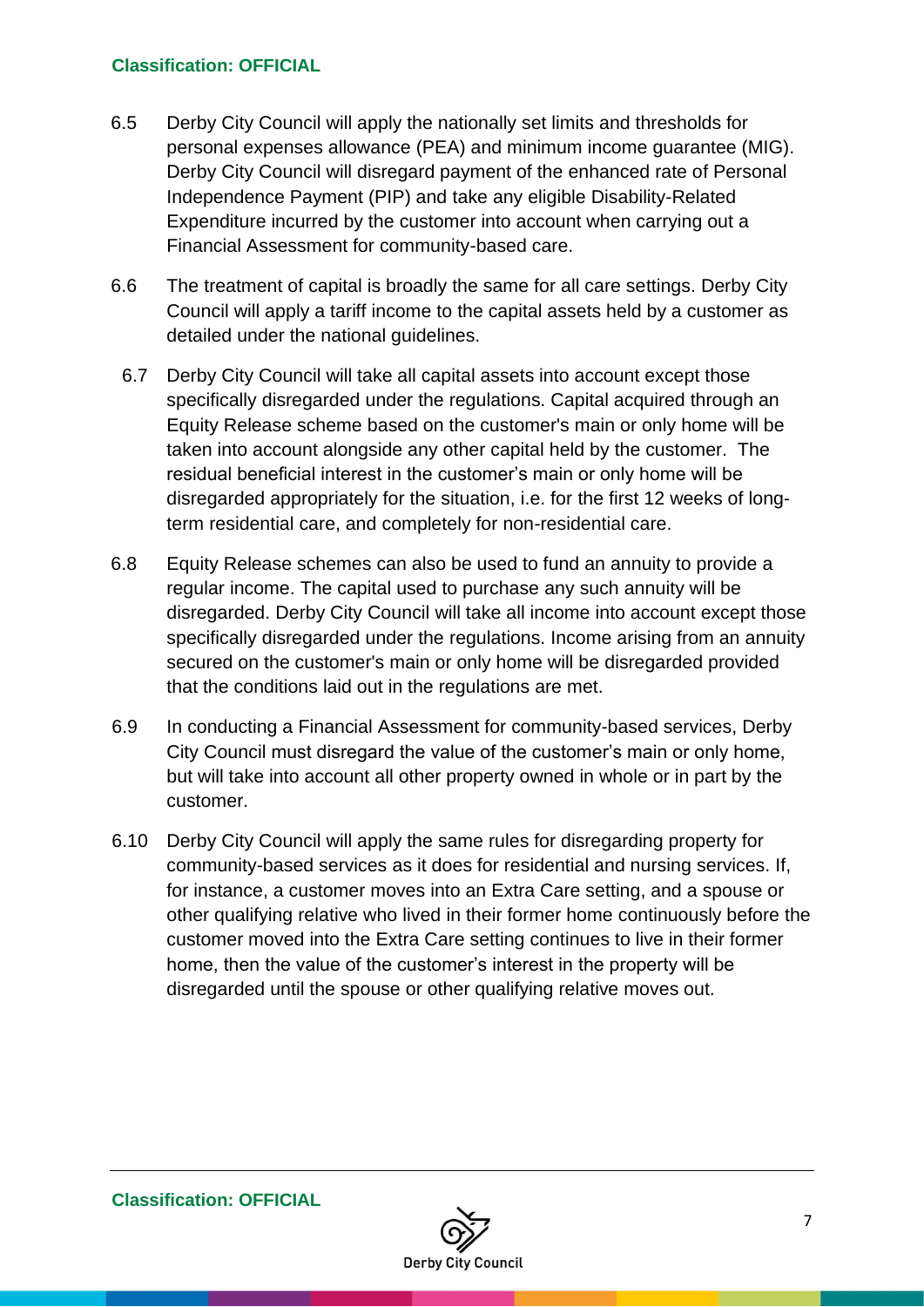- 6.11 If a customer owns or part-owns a property that is not their main or only home, Derby City Council will take the value of their interest in the property into account when calculating a customer's contribution.
- 6.12 Where it is taking the value of a property into account for the purposes of a community care Financial Assessment, Derby City Council will disregard all rental income from that property.
- 6.13 Where it is taking the value of a property into account for the purposes of a residential/ nursing care Financial Assessment, Derby City Council will disregard all rental income from that property.
- 6.14 Where it is taking the value of an occupational pension, personal pension or retirement annuity into account for the purposes of a Financial Assessment, Derby City Council will disregard 50% of the occupational pension where 50% of that pension or annuity is paid to their partner who continues to live at home.
- 6.15 If a customer is only drawing a minimal income, or choosing not to draw income from a pension or similar financial instrument, then Derby City Council will apply notional income. This must be the maximum income that could be drawn under an annuity product. If applying maximum notional income, any actual income from the financial instrument will be disregarded to avoid double counting.
- 6.16 There will be no maximum weekly charge for non-residential services.
- 6.17 In some circumstances, Derby City Council may choose to treat a person as if a Financial Assessment had been carried out. For instance if, on the basis of evidence provided by the person Derby City Council is satisfied that they can afford, and will continue to be able to afford, any charges due. This is known as a "light-touch" Financial Assessment.
- 6.18 Derby City Council will regularly reassess a person's ability to meet the cost of any charges to take account of any changes to their resources. Customers MUST notify Derby City Council promptly when their financial circumstances change and may request a review of their Financial Assessment at any time. Officers will check the financial assessment and adjust as necessary, taking into account any additional information available. Any change in customer contributions will usually be backdated to the date that the financial circumstances changed.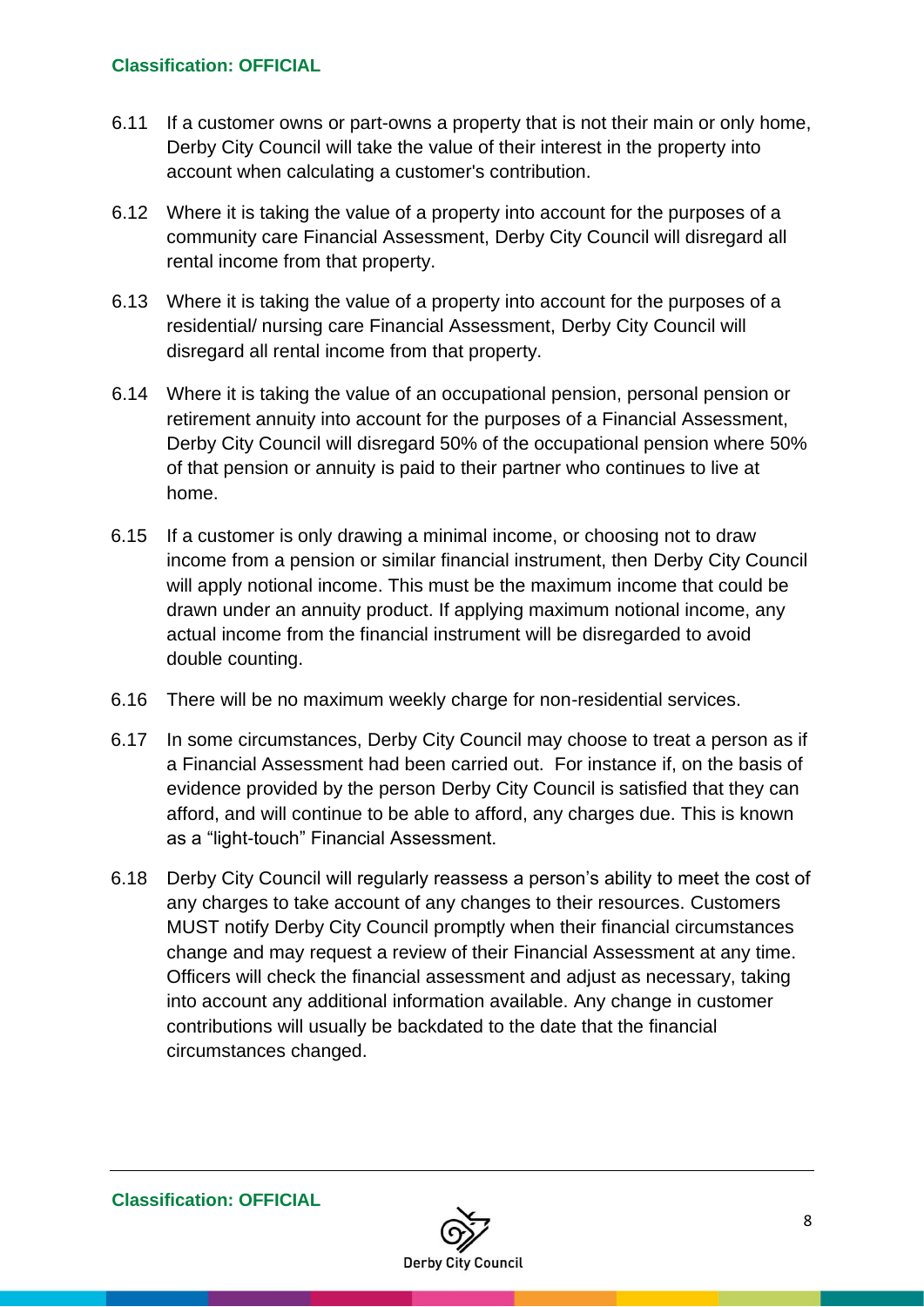- 6.19 Customers who refuse to cooperate with the Financial Assessment process will be treated as if they have more than the upper capital limit. They will therefore be treated as a Self-Funder and charged at full cost. Self-funding customers living in residential and nursing care will be required to make their own arrangements with the care home to make payment of the full fees directly to the home.
- 6.20 Where Derby City Council decides that a customer has deliberately deprived themselves of assets in order to avoid paying care costs, Derby City Council will either charge the person as if they still possessed the asset or, if the asset has been transferred to someone else, seek to recover the lost income by charging that person.
- 6.21 Subject to the outcome of a Financial Assessment, a contribution is expected for young people entering adulthood with an eligible care need.

### **Direct Payments**

- 6.22 Derby City Council will apply the national guidelines on Direct Payments.
- 6.23 Direct Payments will be paid net of any assessed customer contribution. The customer will be expected to top up the Direct Payment account with their assessed contribution.
- 6.24 Where a customer who takes their Personal Budget as a Direct Payment refuses to top up the account with their assessed contribution, Derby City Council may suspend the Direct Payment and arrange managed services instead. Alternatively, Derby City Council may choose to top up the Direct Payment account and invoice the customer separately for their contribution.
- 6.25 Direct Payments will continue to be paid during periods of hospitalisation of up to four weeks in order to allow the customer to pay retainers as required, for example to a Personal Assistant. This period may be extended depending on individual circumstances and with the approval of the customer's care manager.
- 6.26 Derby City Council will reclaim unspent Direct Payment money that is regularly carried forward from one month to the next subject to the prior agreement of the customer's care manager to such a reclaim being made.

### **Charging for Services - general**

6.27 Where Derby City Council decides to charge for services and undertakes a Financial Assessment, Derby City Council will support the customer to identify the available options for how best to pay any charge.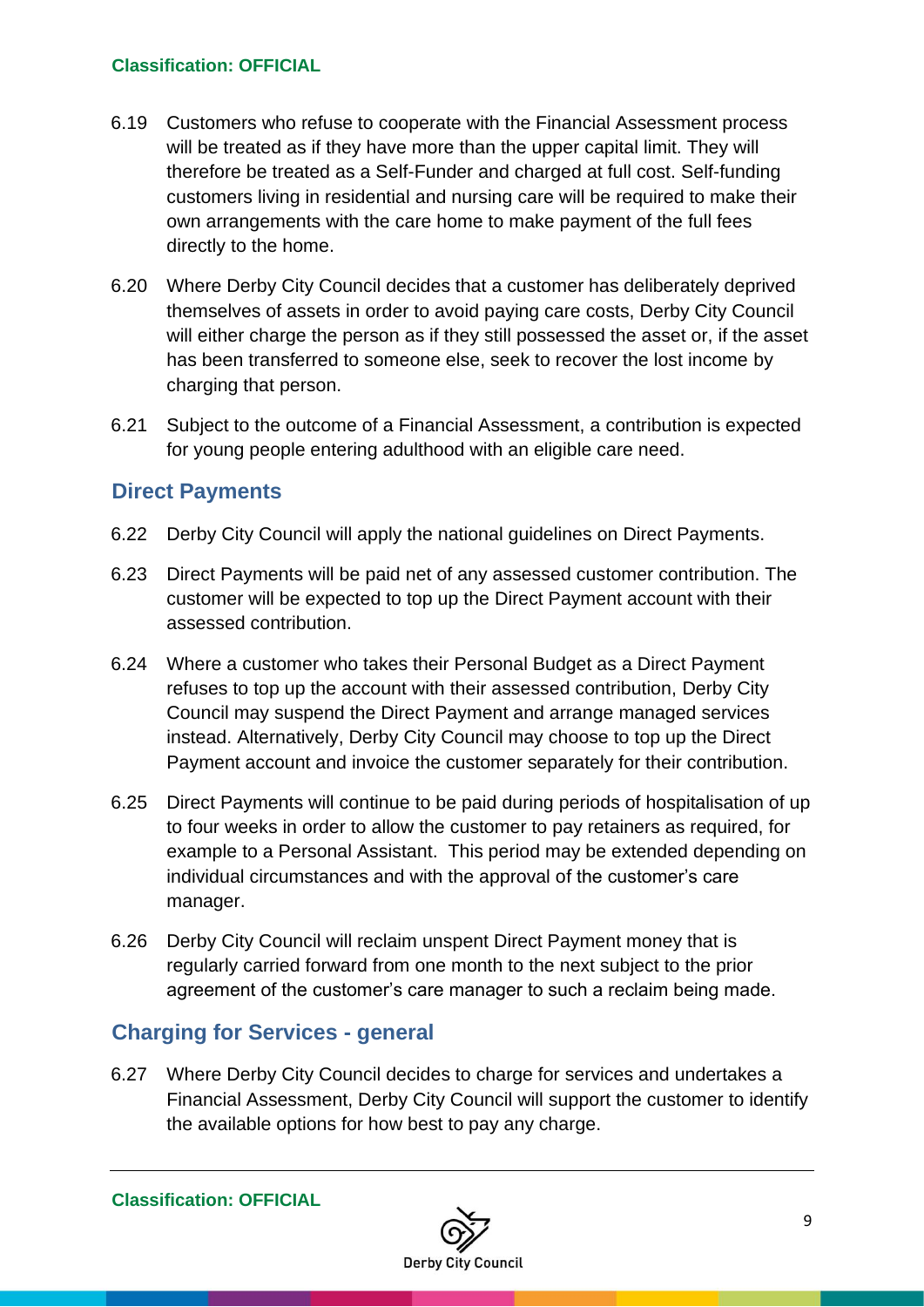6.28 Charges will apply from the start of the service. In order to help prevent a debt arising, a nominal charge may be applied initially which will be adjusted and backdated once the Financial Assessment has been completed.

# **Charging for Services – services not subject to a Financial Assessment**

- 6.29 All meals, whether provided at a day centre or delivered to a customer's home, will be charged at full cost and will not be subject to a Financial Assessment.
- 6.30 All lifelines and other telecare equipment and services will be chargeable in full. Where telecare equipment and services are provided as part of an agreed Support Plan to meet eligible social care needs, the charge will be subject to the outcome of a Financial Assessment.

### **Charging for Services – Community Care, including respite care**

- 6.31 Where Derby City Council commissions timetabled support on behalf of a customer, the cost for each service visit will be charged to the customer, subject to the outcome of their Financial Assessment.
- 6.32 The customer will be charged for services that Derby City Council has been unable to cancel where the customer has failed to provide the required notice unless this was due to a valid reason such as emergency hospital admission or emergency respite admission. Normally, customers must provide at least 48 hours' notice to their Care Agency to cancel planned care without incurring charges.
- 6.33 Where Derby City Council commissions outcome-based support on behalf of a customer, there will be no timetabled care to charge customers against. As is the case with Direct Payments, customers will pay their assessed contribution, regardless of the actual episodes of care provided.
- 6.34 Where a customer needs more than one carer to deliver their care (known as "double-up" calls), Derby City Council will pass on the full cost of the service, subject to the outcome of the Financial Assessment.

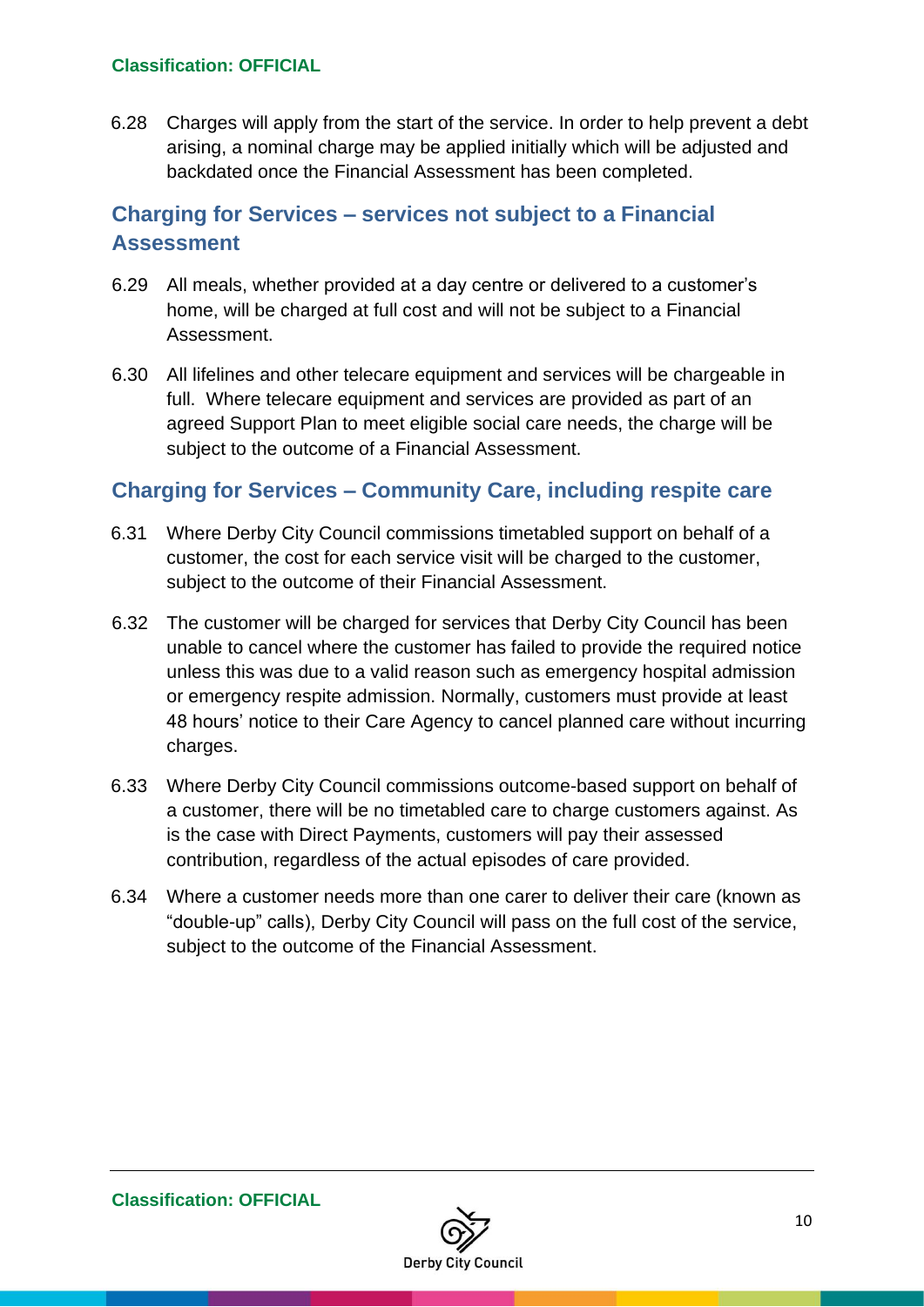- 6.35 When a customer is receiving respite care or short term residential care (that is, when someone is in a care home for a period not exceeding four consecutive weeks in any 12-month period), other than post-hospitaldischarge recovery periods, Derby City Council has the power to charge as if they were receiving domiciliary care. Derby City Council will instead make a nominal charge equal to the Pension Credit/basic Universal Credit rate, depending on the customer's age, less the statutory personal expenses allowance.
- 6.36 When a customer is being cared for away from home in a hospital or in accommodation such as a care home, and they cannot arrange to protect their property or pets themselves, Derby City Council must act where it believes that if it does not take action there is a risk of moveable property being lost or damaged. Derby City Council will recover any reasonable costs incurred in protecting the moveable property from the customer.

# **Charging for Services – Residential or Nursing Care**

- 6.37 When a customer needs to move into long-term residential care, is admitted to a registered Care Home or registered Nursing Home, Derby City Council will disregard the value of the customer's main or only home in their financial assessment for 12 weeks starting from the date of admission to residential care.
- 6.38 If a customer permanently moves out of their main or only home to go into an Extra Care placement or a Supported Living setting, Derby City Council will treat them as if they had moved into another property that they had purchased or rented and will not allow a 12 week disregard on the value of the vacated property if they have retained possession (this has effectively become their second property).
- 6.39 If a customer moves out of their main or only home to go into an Extra Care placement or a Supported Living setting for a specified trial period of up to 12 weeks, Derby City Council will disregard the customer's beneficial interest in the vacated property for the duration of the trial period.

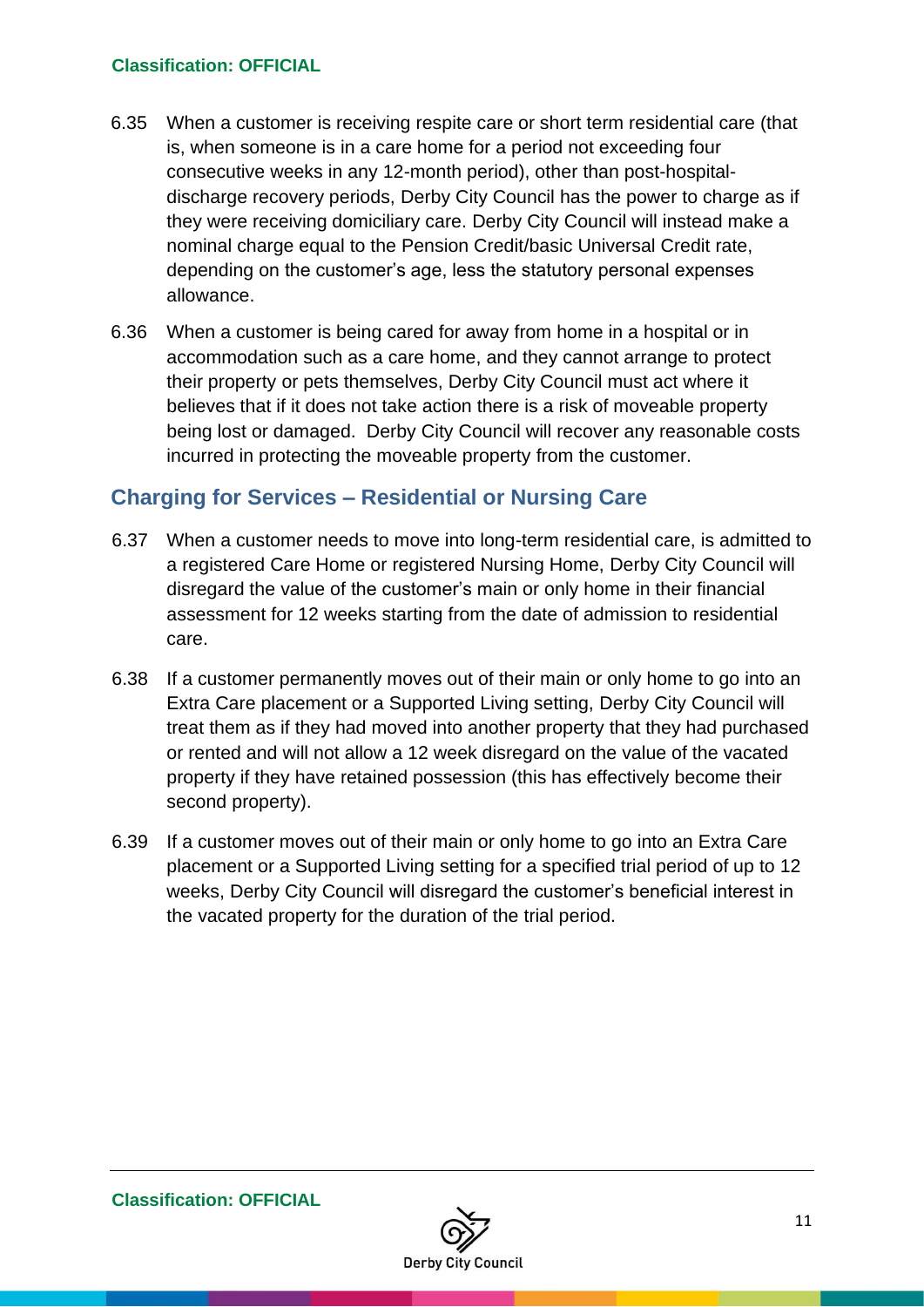- 6.40 Top-up payments must be made where a customer chooses more expensive residential or nursing care than Derby City Council is offering. An agreement will have to be signed for a top up before the care home placement goes ahead or before financial assistance is provided when the customer is already in a care home placement. A customer is not allowed to pay their own top-up except where a deferred payment has been agreed or where after care services are being provided to the customer under Section 117 of the Mental Health Act. Derby City Council has discretion over whether to allow a top-up payment to be deferred after the first 12 weeks of long-term residential care.
- 6.41 Where a top-up payment is to be made, Derby City Council will need to satisfy itself that the top-up is sustainable. Derby City Council may accept any top-up deemed to be reasonable given considerations of affordability, sustainability and available equity but will retain discretion over whether or not to agree to a given top-up.
- 6.42 When agreeing to a deferred top-up, Derby City Council will put a written agreement in place with the customer explaining what might happen to any top-up requested if the person reaches the equity limit and moves on to local authority support in paying for their care. In these circumstances, Derby City Council may not be willing to fund the top-up, and the customer may need to find other ways to pay for it or be prepared for a change in their care package.
- 6.43 Any top-up payment agreed will be regularly reviewed to ensure that it remains affordable. If there is a breakdown in the arrangement to pay an agreed top-up, Derby City Council may move the customer to an alternative care home at Derby City Council's standard rates after reviewing the customer's care needs.

### **Deferred Payment Agreements (DPAs)**

- 6.44 Derby City Council will apply the national guidelines on eligibility for Deferred Payment Agreements designed to help customers pay towards the cost of their residential care.
- 6.45 Derby City Council has discretion to enter into a Deferred Payment Agreement with a customer whose care and support is provided in Extra Care or Supported Living accommodation. Derby City Council will normally exercise this discretion if the person intends to retain their former home and fund some or all of the associated care and accommodation costs from a Deferred Payment Agreement registered as a priority charge on the property, provided that there is sufficient equity in the property to underwrite the loan.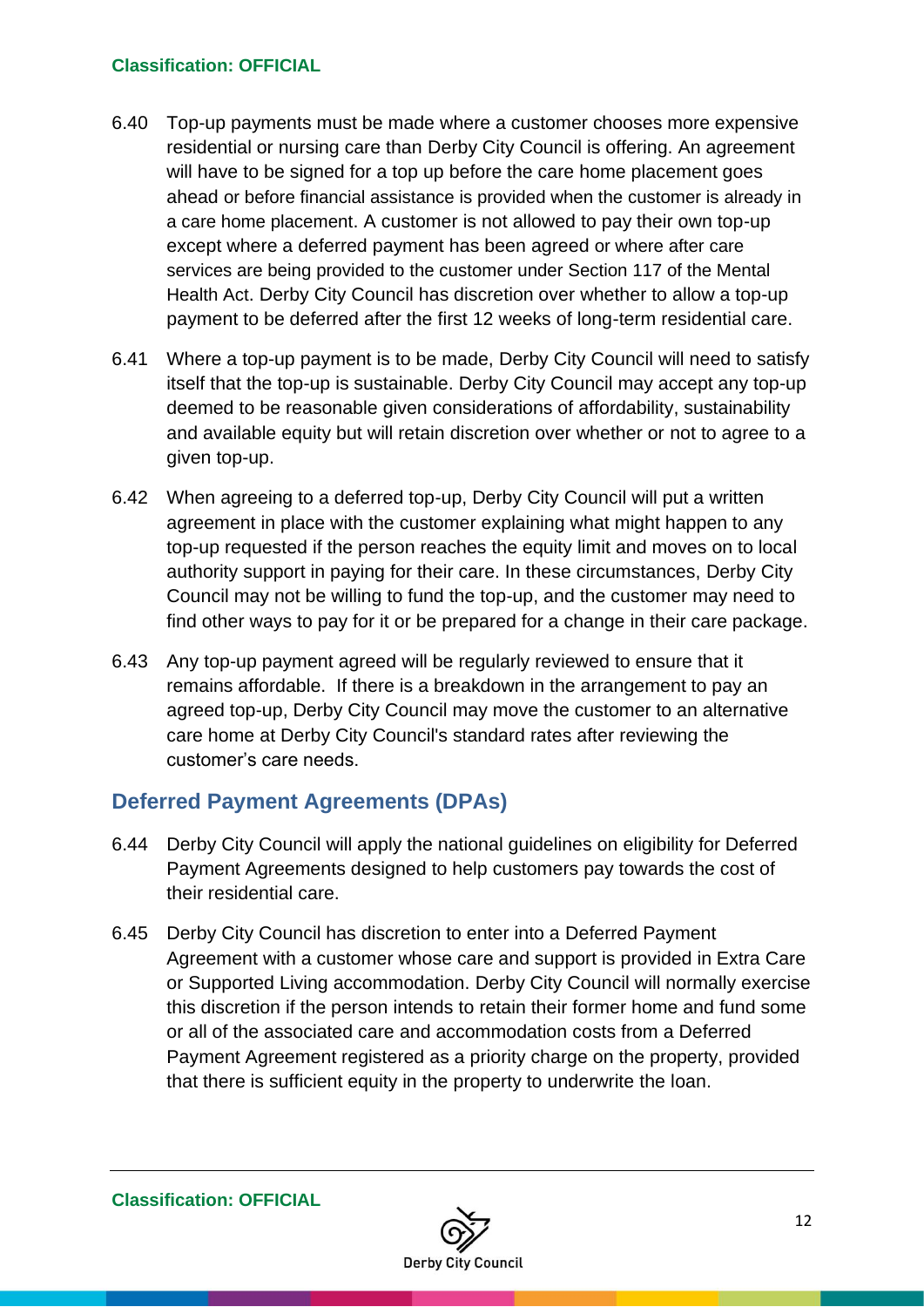- 6.46 Derby City Council has discretion to enter into a Deferred Payment Agreement based on security other than that specified in the regulations. Derby City Council will consider alternative forms of security offered by a customer in cases where a first charge on a property cannot be secured. Each case will be considered on its merits. Derby City Council may review the list of potentially acceptable forms of security at its own discretion. Examples that may be considered include:
	- a third-party quarantor, subject to the quarantor having or offering an appropriate form of security;
	- a solicitor's undertaking letter;
	- a valuable object such as a painting or other piece of art;
	- an agreement to repay the amount deferred from the proceeds of a life assurance policy or from fixed term savings plans.
- 6.47 Derby City Council will apply an administration charge for setting up and managing a Deferred Payment Agreement. This will be set at the rate used in the national Care Act impact assessment. Derby City Council will review the rate from time to time to ensure that it reflects the true cost incurred.
- 6.48 Derby City Council will not apply an annual maintenance charge for providing a Deferred Payment Agreement. Derby City Council may review the decision not to apply an annual maintenance charge at its own discretion.
- 6.49 Derby City Council will apply a compound interest charge throughout the lifetime of Deferred Payment Loans at the maximum set out in the Care Act 2014 and the supporting Statutory Guidance.
- 6.50 Derby City Council will set an 'equity limit' to the value of each Deferred Payment Agreement based on the customer's equity in the asset against which the DPA is secured. Initially, this limit will be set at the value of the property minus ten per cent, minus the lower capital limit (£14,250 in 2020/21), minus any other encumbrances in place.
- 6.51 When a Deferred Payment Agreement is approaching 70% of its equity limit, Derby City Council will meet with the customer and/or their representative to discuss what will happen when the equity limit is reached.
- 6.52 Once a Deferred Payment Agreement has reached its equity limit, Derby City Council may not be willing to continue funding the placement and the resident may need to find other ways to pay or be prepared for a change in their care package.

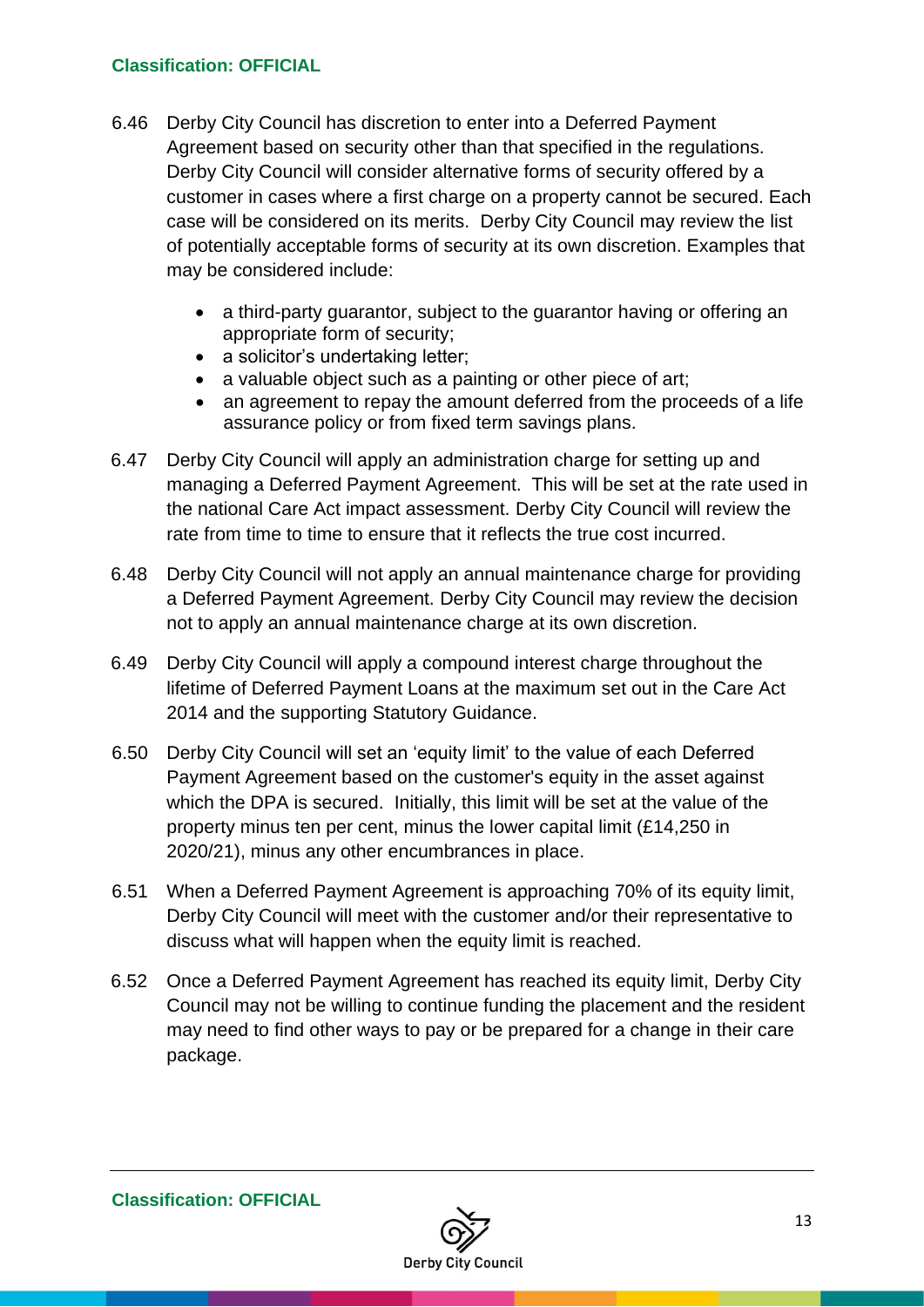# **Joint Funding**

- 6.53 When a customer enters a residential or nursing placement, they may be required to contribute towards Derby City Council-funded elements of the care. A Financial Assessment will determine the value of any contribution due. Health-funded elements of the care are always free to the customer.
- 6.54 Where a customer's residential or nursing care placement is jointly funded by health, this joint funding only applies to the placement offer made by Derby City Council.
- 6.55 Where a customer chooses a residential or nursing care placement that costs more than the offer made by Derby City Council, a third party top-up will be required. The possible scenarios are laid out in the following table:

| Scenario                                                                 | Level / impact of<br><b>NHS</b> funding                                                                                  | Third-party top-up                                                                                                           |
|--------------------------------------------------------------------------|--------------------------------------------------------------------------------------------------------------------------|------------------------------------------------------------------------------------------------------------------------------|
| Placement price is at<br>or below the Derby<br><b>City Council offer</b> | NHS funding reduces<br>the net cost to Derby<br>City Council. The<br>customer may still be<br>required to<br>contribute. | A third party top-up is not required                                                                                         |
| Placement price is<br>above the Derby City<br>Council offer              | NHS funding reduces<br>the net cost to Derby<br>City Council. The<br>customer may still be<br>required to<br>contribute. | A third party top-up is payable to<br>cover the difference between the<br>Derby City Council offer and the<br>placement cost |

### **Self Funders**

**Definition:** a Self Funder is a customer who has assets in excess of the upper capital limit (£23,250 in 2020/21). Customers who refuse to cooperate with the financial assessment process will be treated as if they were a Self Funder.

**General approach:** Self Funders are expected to arrange and fund their own care. If they are unable to do so, even with the support of others, then Derby City Council will arrange the care on their behalf. An administration fee will be charged for doing this for customers receiving community-based services.

Self Funders will be charged the full cost of any services provided as they receive them.

If the customer has disclosed their financial details, Derby City Council will estimate when the customer's assets will fall below the upper capital threshold and will contact them near that time to arrange a review of their Financial Assessment.

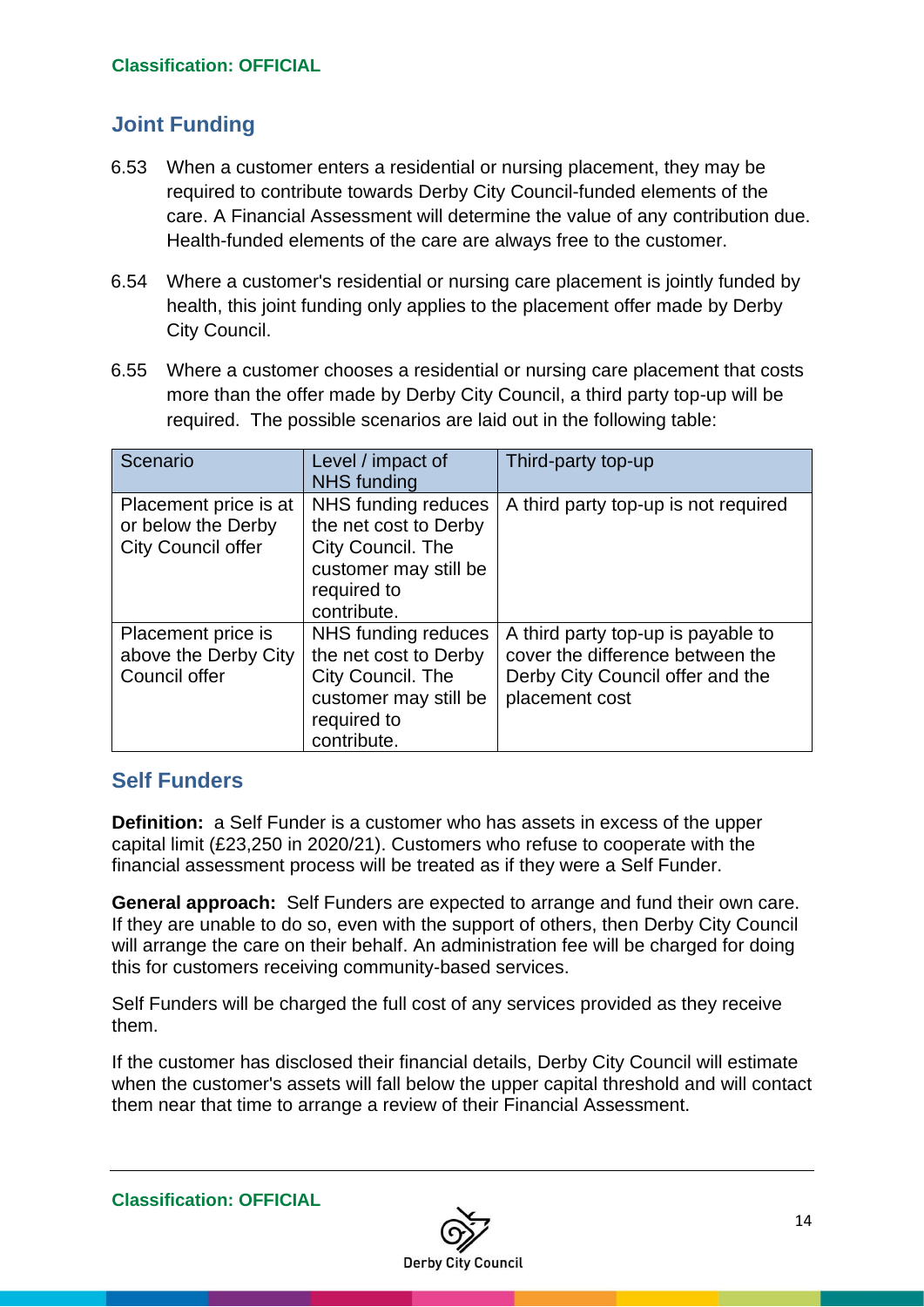If a Self Funder's assets fall below the upper capital threshold sooner than expected, they should contact Derby City Council and request a review of their Financial Assessment. In these circumstances, the customer will be asked to explain why the capital has reduced sooner than expected. Derby City Council will consider whether or not the customer has deliberately deprived themselves of assets in order to avoid paying care costs.

If the customer has not disclosed their financial details, and they later wish to ask for financial support, they must contact Derby City Council when their assets are getting close to the threshold to request a Financial Assessment.

- 6.56 Derby City Council will apply administration charges (set-up and annual maintenance) to recover the costs it incurs where it is asked to arrange community-based services on behalf of someone with assets above the Upper Capital Limit.
- 6.57 The set-up administration charge will be payable when the community-based services in an agreed Support Plan are first set up for a new customer.
- 6.58 The annual maintenance administration charge will cover all changes to the community care support plan required in the next 12 months. The fee will be payable in advance. The first charge will be applied when the communitybased services are first set up. Subsequent annual charges will become payable on the anniversary of the initial start date. If during the year, administrative support is no longer required (if, for instance, the self-funder decides to arrange their own services), Derby City Council will refund a proportion of the annual maintenance administration charge for any whole calendar months remaining.
- 6.59 When a Self Funder is in short-term residential care for up to eight weeks, they will be charged the full cost fee less an allowance to reflect the fact that the customer has to continue to maintain their own home.
- 6.60 Self Funders are responsible for informing Derby City Council when their assets fall below the upper capital limit and for promptly providing evidence of the depreciation of their assets. Derby City Council will contribute to the cost of care and support from the date the approach was made subject to a satisfactory review of the updated financial information provided. Derby City Council may, at its discretion, contribute to the cost of care and support from the date that the customer's savings dropped below the upper capital limit, but this will not normally be the case.

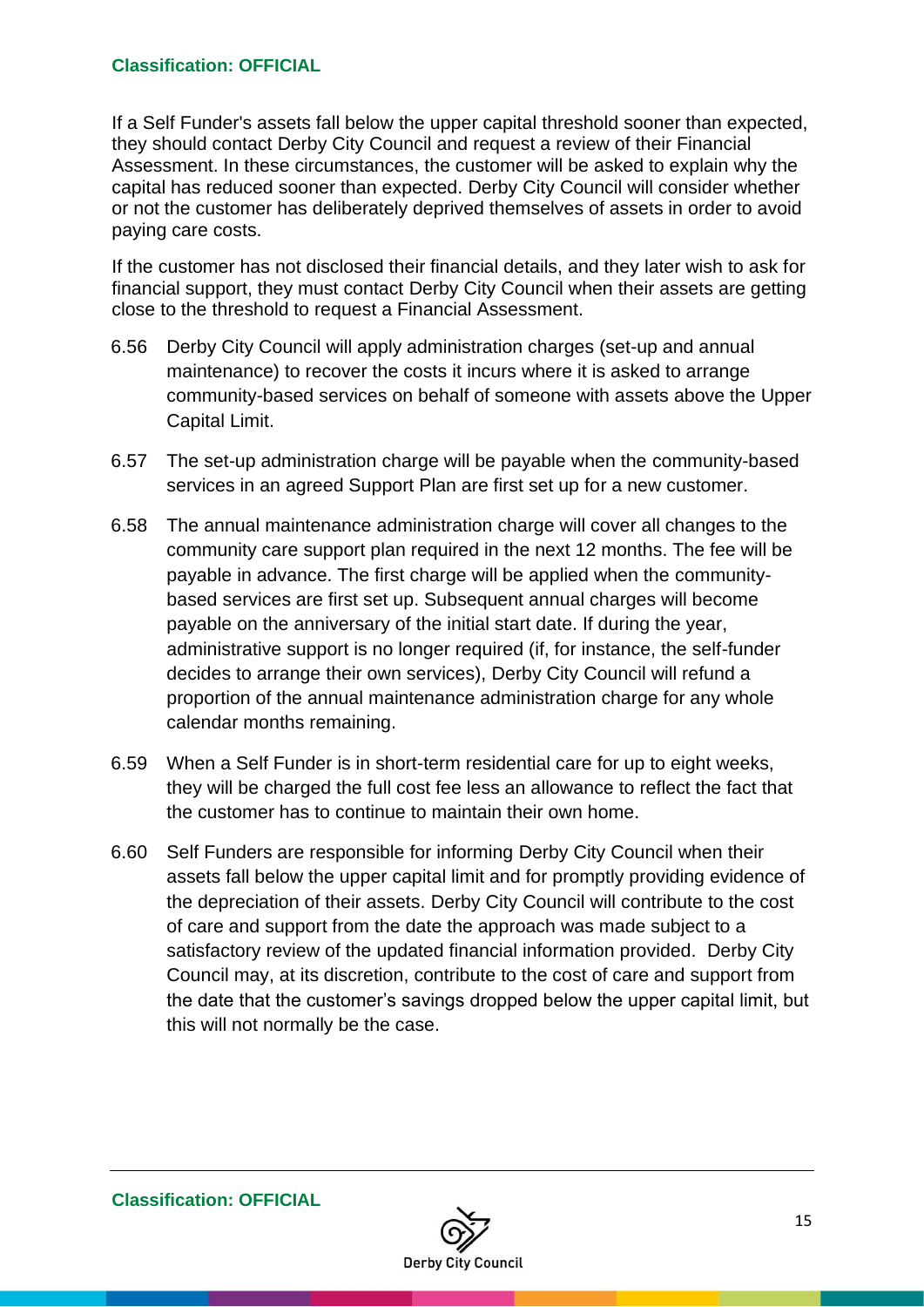6.61 In the unlikely event of a Provider Failure (i.e. when a service the customer is receiving can no longer be provided and the reason for that is that the provider's business has failed), Derby City Council will give self-funders information and advice about finding alternative services. Derby City Council will make a charge for arranging alternative care and support for someone with assets above the Upper Capital Limit, in the same way as it would for ongoing services.

## **Direct Services**

The Council is a direct provider of care in very limited settings. The Council will apply the charging principles set out in this document in determining whether to charge an individual where services are provided to customers with eligible care and support needs.

- 6.62 The Council may also sell spare capacity to customers without eligible care and support needs, or offer services that do not require the person to have an eligible need, or are aimed at supplementing care and support over and above eligible services. A separate service specific charging policy will cover the details of how this operates for relevant services and the Council will set out an individual agreement with each customer that will detail the obligations of both the Council and the customer. The fees due will be subject to an annual review in terms of inflationary and other cost pressures and all customers will be notified in advance of any proposed change to fee levels. Derby City Council will charge the actual cost of providing the services purchased privately, but delivered through Derby City Council's Direct Service teams
- 6.63 Derby City Council will establish an Individual Service Agreement with each customer setting out the details of the contracted services and outlining the obligations of both Derby City Council and the customer.

### **Debt**

6.64 Derby City Council's Fair Repayment Promise is that "If you owe money to the Council such as rent or Council Tax, your repayment will be at an affordable rate." Where any arrears of social care charges are due and depending on the customer's specific circumstances, people may be given a reasonable length of time in which to pay the money and may not be expected to pay it all off in one go.

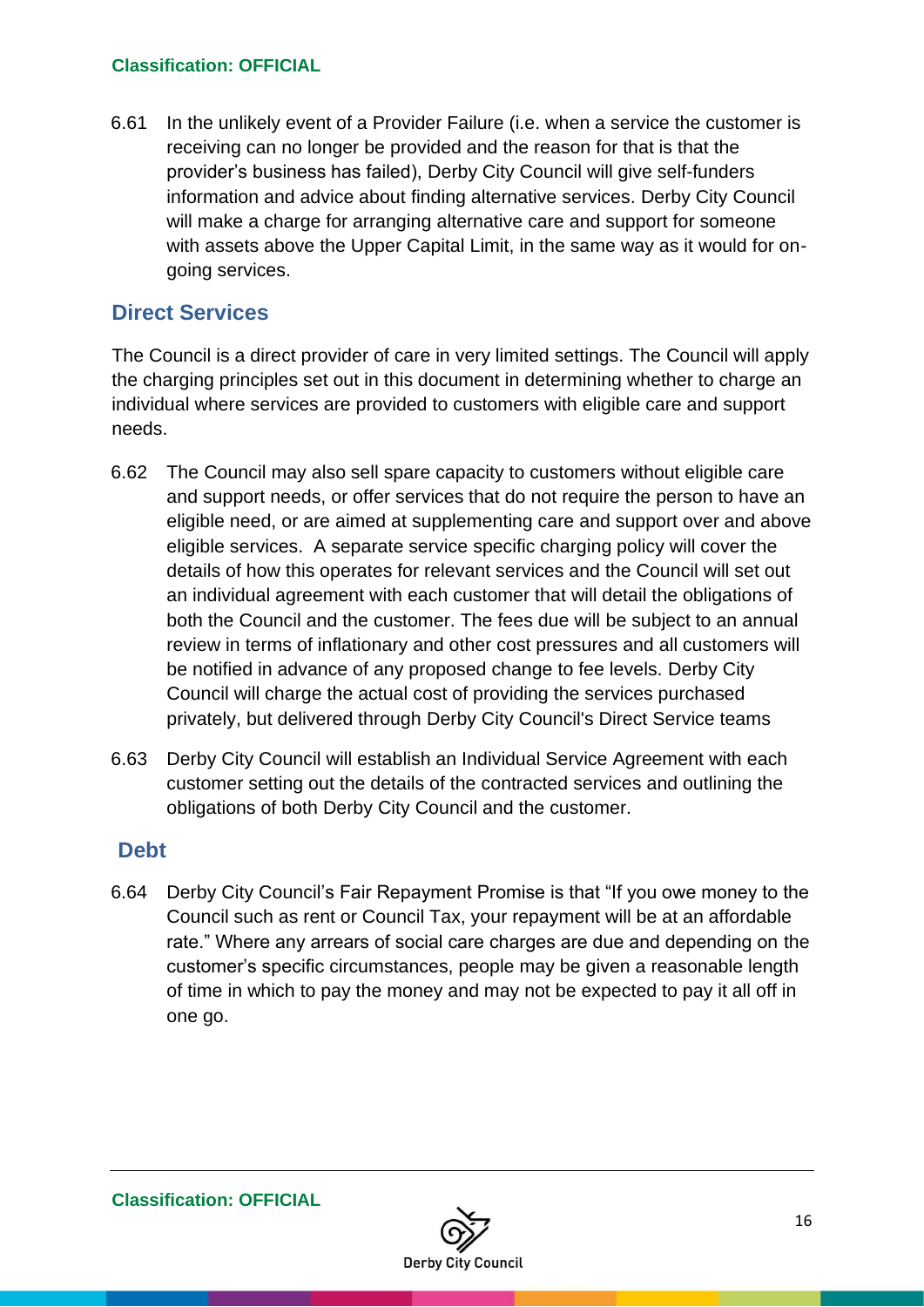# **Carers**

- 6.65 The Care Act 2014 allows Derby City Council to charge carers for the services provided, but the Council has decided that no charges will be applied for services provided directly to carers to support them. Derby City Council may review the decision not to charge carers at its own discretion.
- 6.66 All forms of respite or replacement care that involve personal care to the customer must, under the Care Act, be treated as services to the customer rather than to the carer. This means that respite that includes the provision of personal care will be seen as part of the customer's personal budget and the customer will therefore be charged for it following a Financial Assessment.

# **Deputyship and Appointeeship service**

6.67 Derby City Council will apply an administration charge to recover the costs it incurs where it agrees to act as a Deputy or an Appointee for a person without capacity living in the community. Where it is incurred as part of an agreed Support Plan to meet eligible social care needs, the charge will be subject to the outcome of a Financial Assessment.

# **Section 117 Aftercare**

6.68 Further to Derby City Council Principle 2 (above) and in accordance with the Derby and Derbyshire joint policy on Aftercare for Detained Patients under Section 117 Mental Health Act 1983, to which the Council is a co-signatory, only **care and support services directly related to the reason for the section 117 aftercare will be provided free of charge.** In all cases, top-ups (where a customer chooses to pay for more expensive residential or nursing care) will be chargeable.

### <span id="page-16-0"></span>**7 Implementation**

All new customers receiving their first financial assessment after the implementation of this Policy will be subject to the revised Policy.

All customers receiving a service prior to the implementation of this Policy will be subject to the revised Policy when notified by a letter from the Finance Team or at their next Review, whichever is the sooner.

All existing Deferred Payment Agreements will continue under the conditions defined in the form of agreement signed with the customer.